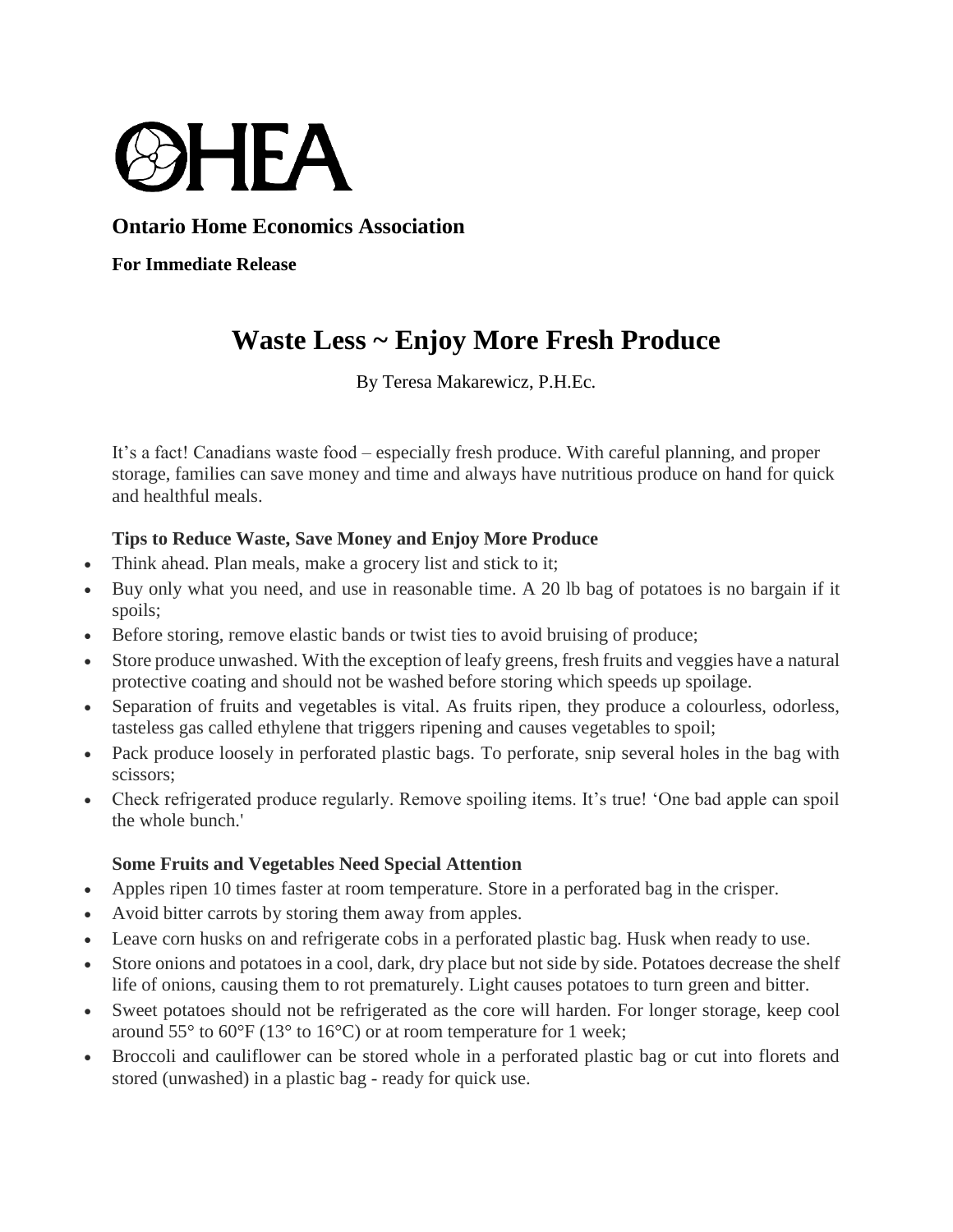- Store tomatoes at room temperature away from direct sunlight. Refrigeration changes their texture and flavor.
- Cover herbs with a damp cloth or paper towel and refrigerate in a plastic bag or container. Or trim ends, place in a jar with water; cover loosely and refrigerate. Remember to change the water every couple of days.
- Can, pickle or freeze produce at its peak of freshness;
- If you do need to throw out produce compost it back to the soil or use a green bin.

Make a nutritious pot of soup to use-up veggies and to avoid waste.

### *Vegetable Garden Soup*



This flavourful, nutrient-packed soup served with a thick slice of whole grain bread is sure to satisfy.

8 cups (2 L) 'low-sodium' chicken or vegetable broth 2 large baking or yellow-fleshed potatoes, peeled and diced (about 3 cups/750 mL) 2 leeks, white and light green parts only, thinly sliced 2 cups (500 mL) thinly sliced green cabbage 2 cups (500 mL) small cauliflower florets 3 carrots, sliced 2 stalks celery, sliced 1 bay leaf 1 can (19 oz/540 mL) white kidney beans, drained and rinsed 1/3 cup (75 mL) each, chopped fresh dill and fresh parsley 1/4 tsp (1 mL) freshly ground pepper Salt to taste

In a large pot, combine broth, potatoes and leeks. Cover and bring to boil over high heat. Add cabbage, cauliflower, carrots, celery and bay leaf. Cover and return to boil. Reduce heat to medium-low. Simmer gently for 20 minutes or until vegetables are tender-crisp. Add beans, dill, parsley, pepper and salt to taste. Simmer, uncovered for 10 minutes or until beans are heated through. Remove bay leaf and serve. To store, let cool for 30 minutes; refrigerate, uncovered, in a shallow container until cold. Cover and refrigerate for up to 3 days. Reheat slowly. *Makes 8 - 10 servings.*